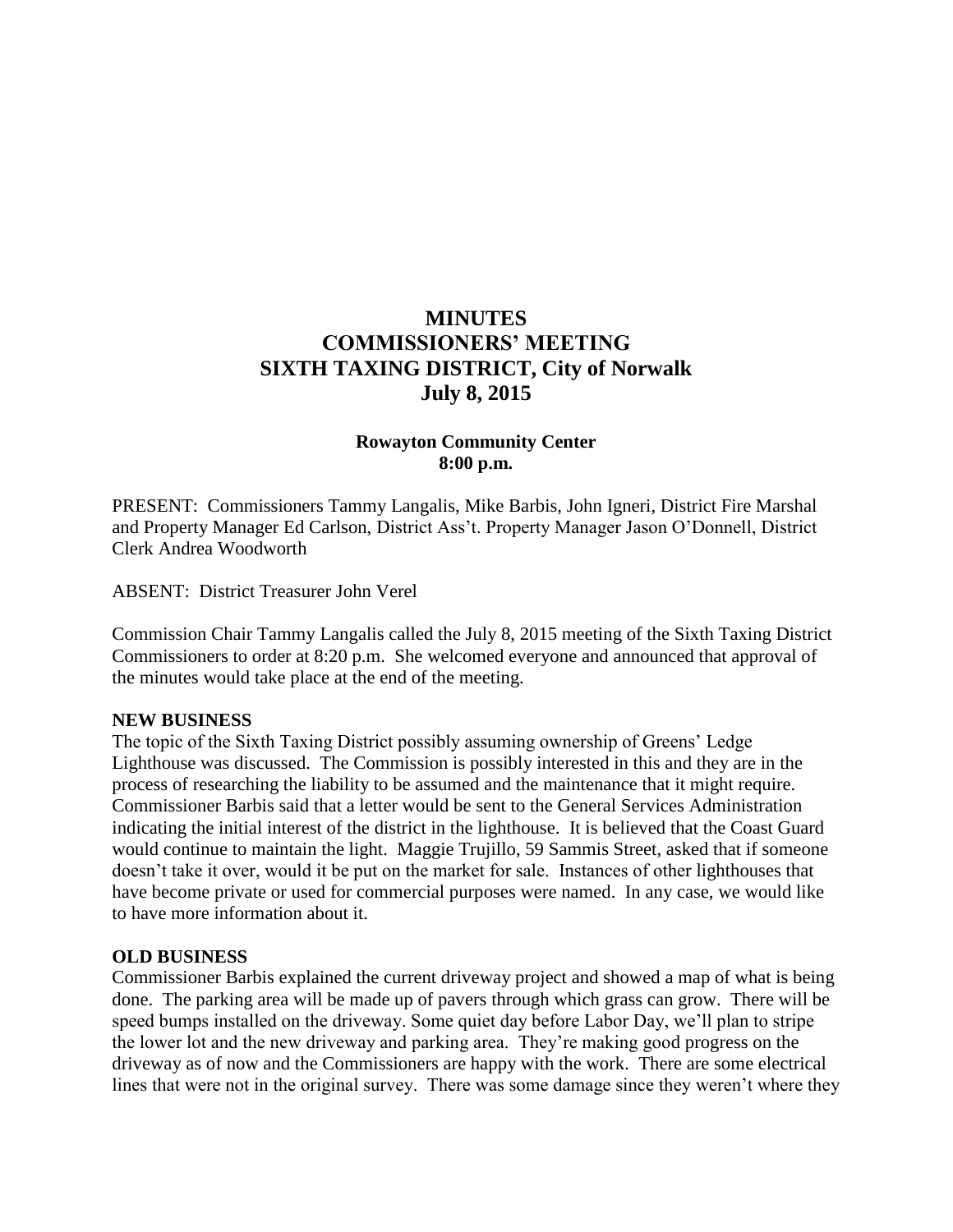## **MINUTES – July 8, 2015 Page Two**

should be. Mrs. Langalis said that she would wish to see some indication at the exit, as there is at the entrance, that traffic will be crossing a sidewalk. Tammy is on record as not being in favor of the speed bumps. It was argued that they were needed as some traffic speeds on the center's grounds. Maggie Trujillo said that what they use in front of Pinkney Park on Farmers' Market days has been quite effective. You can't have something that will harm cars. Mrs. Langalis asked when the proposed parking in front of the building would take place. Mr. Barbis said that that would take big money and we're not doing that now.

Assistant Property Manager Jason O'Donnell said that we did get a proposal for the sewer work under the area we are going to repave and the estimated cost is \$6525.00. We are eliminating the previously proposed granite crosswalk which was expected to cost \$10,000. That money could be used to pay for the sewer work as well as the speed bumps. Commissioner Igneri said that he was OK with this since it doesn't require additional funds and that it is within the budget. This project was **APPROVED** on a vote of the Commissioners.

# **REPORTS**

**Commission Chair Tammy Langalis** publicly thanked DPW for having people clearing the poison ivy, sumac and other vines in front of 39 Wilson Avenue. Homeowners are responsible for keeping the sidewalks clear, but they hadn't done that. The new head of the DPW is very nice and looks for remedies for situations. However, he is just an interim DPW head.

Mrs. Langalis also said that Rowayton Avenue resident Terry Atkin was instrumental in getting the sidewalk in front of Pinkney Park repaired. Now, they are trying to get the cement curbing around the cannon fixed. Ms. Atkin would like our help in getting a letter to the Mayor and the DPW head about this. The state of the sidewalks in town is generally not good. It was noted that there's a \$450,000 project to repair the sidewalk between Roton Middle School and Brien McMahon. We would like to put pressure from a lot of angles on the city to take care of the repair of the sidewalks.

The repair of the bathroom attached to the Pinkney House in Pinkney Park was brought up. District Property Manager Ed Carlson said that there had been a clog in the line in the basement. That was cleared up and then there was another problem. A plumber suggested that the house trap be removed since it's not needed anymore. That was completed today. However, part of the problem has been that there was not enough air coming from the roof vent which was partially blocked with leaves, etc. They put a screen over the vent today and the toilet should be working well now. Tammy said that if it doesn't work, let's look at getting a stronger, industrial strength toilet.

Tammy said that we have one trash can at Pinkney and could that please be monitored more often. Ed Carlson said that they could leave some more there. There is also only one small recycle bin. Maybe we need another bigger recycle bin there? Al Kery picks up the park trash three times a week on Monday, Thursday and Saturday.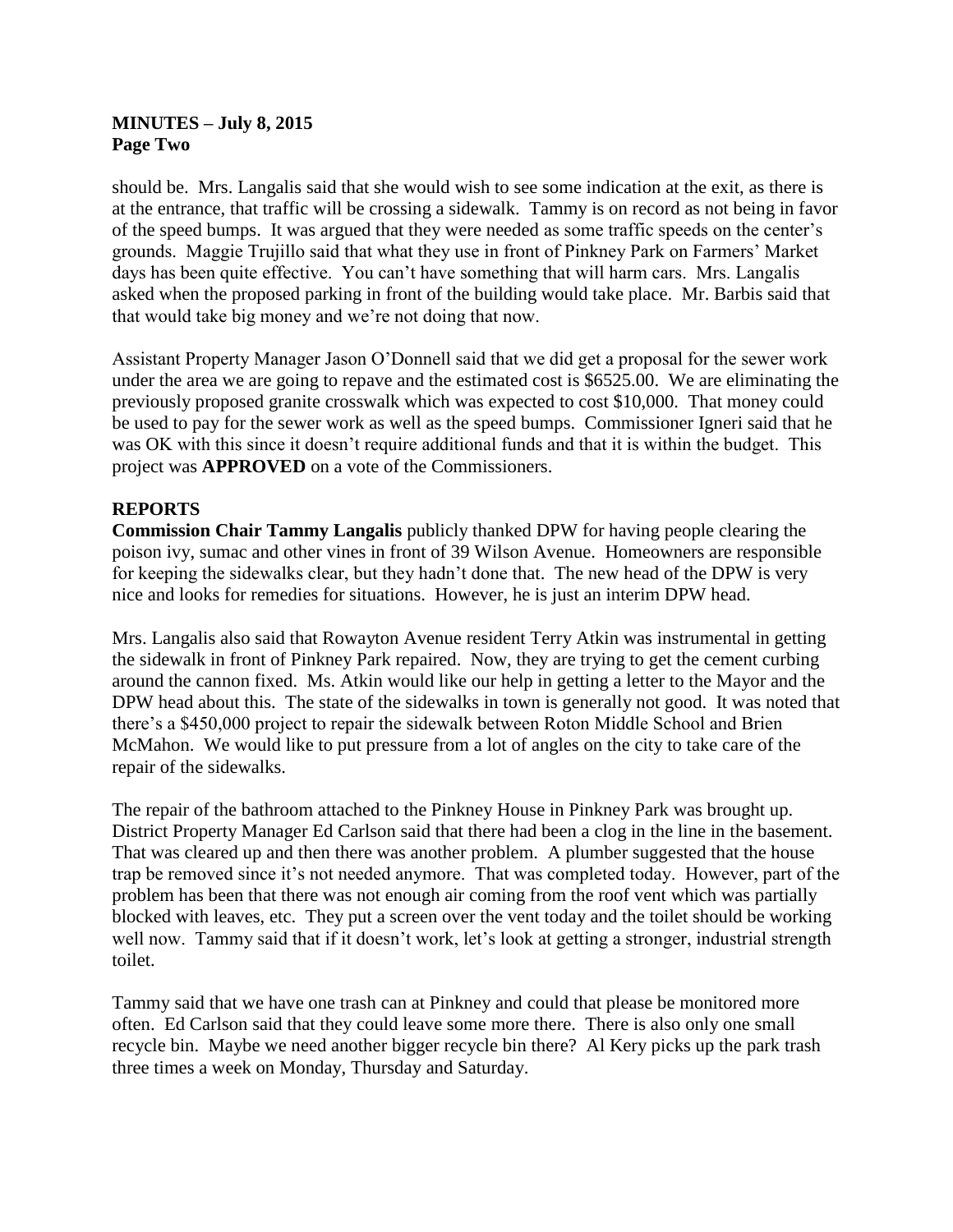#### **MINUTES – July 18, 2015 Page Three**

The Commissioners had received an email from Wendell Livingston asking if the garbage could be removed from the beach containers more often on days with large attendance. It was all overflowing the night of the Fourth of July. Ed said that Don had emptied the cans three times that night but people weren't recycling and there was an overflow.

Tammy said that she had received a call from a resident in Pine Point saying that some of her neighbors were not taking advantage of the second weekly pick up of trash. Notices will be placed on our web site and on Facebook. It was noted that any recycle material should not have any food residue on it. That just requires a sorter to do extra work. We will endeavor to let people know what should not go into the recycle bins.

**Commissioner Mike Barbis** said that he wanted to publicly thank the gate guards at Bayley Beach on the Fourth of July. They did a very good job! We had about 500 cars come in and the parking lot was full as of 5:30 p.m. There were about 2,000 people on hand to view the fireworks. Everyone did what they were asked to do and there was great control. A big THANK YOU goes to the RCA for planning such a successful event.

Rowayton Fire Department has their hoses tested every year. This year, most of the hoses failed. They are now buying all new hoses for \$16,500. They are warranted for one year.

The new owner at 8 Wilson Avenue has been cutting back some of our brush. Ed Carlson spoke with her and she was very nice upon learning that the area belonged to the district.

Mike also said that we have \$600,000 in content insurance for the Community Center. He suggested that they do a walk through of the building to inventory the contents in order to see if they have the right amount of insurance.

There was a discussion of possibly offering benefits to part time employees. No consensus was reached. We have another issue now with the possibility of offering employees an IRA. Tom Robinson will be asked to find out how the RR guards feel about having one. If we decide to do this, the district will need to match a certain amount of donations to it. We will look into this further.

We are waiting to hear from the city about a tax revenue short fall of \$65,000 coming back to the district.

We are also still working on the library insurance claim because of the winter flood. As we get insurance money sent to us, we need to pass that along to the library.

Rob Frazier, 158 Highland, suggested that there are groups that offer HR packages to small employers. He and/or Maggie Trujillo, 59 Sammis Street, will let the Commissioners know of the name(s) of any such company.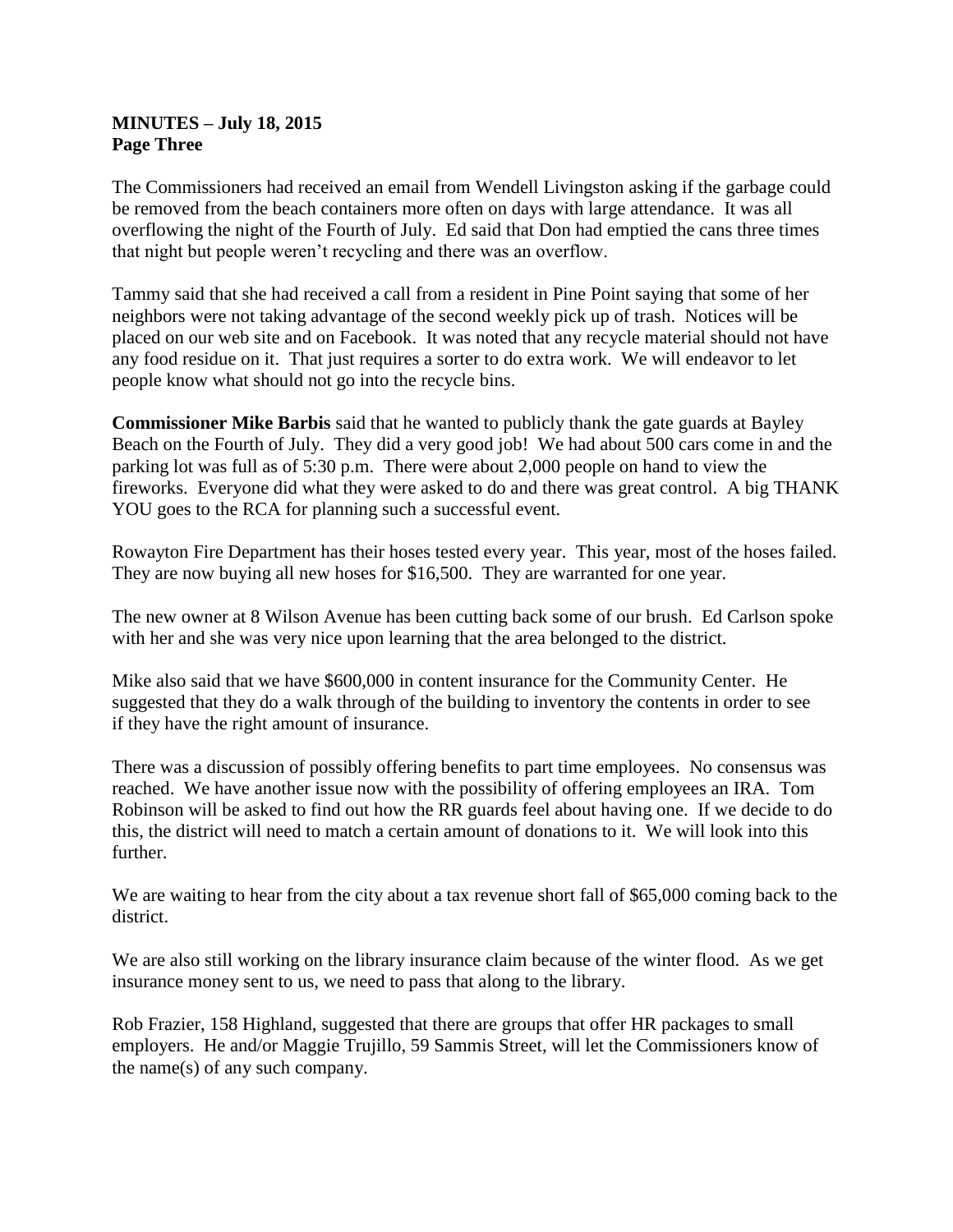## **MINUTES – July 8, 2015 Page Four**

#### **Report of the District Treasurer July 2015 John Verel**

(The following report of the District Treasurer was accepted by the Commissioners, in Mr. Verel's absence).

## **Sixth Taxing District Treasurer's Narrative Report To Commissioners' Meeting July 8, 2015**

#### **Handouts to Commissioner\*:**

- Budget v Actual report as of June 30, 2015 for FY  $14 15$
- Treasurer's Report of Bank Balances as of June 30, 2015
- Capital Funds Project Balances report
- Report of Bills Paid in June 2015

# **Comments on Reports:**

 **On the District Budget v Actual Report** Our expenses are at 104% of the budgeted expenses and our income is at 98% of the budgeted income for FY 14 – 15

# **Events:**

- The 2014 2015 Fiscal Year has ended. Any new invoices/bills must be dated with a July 2015 date.
- We are reviewing the response that was received from the City with regards to the Tax Revenue deficit
- We are also starting the audit review process.

**\***Please note, these are preliminary drafts and not final audited reports.

(The statistical reports will be attached at the back of the Minutes).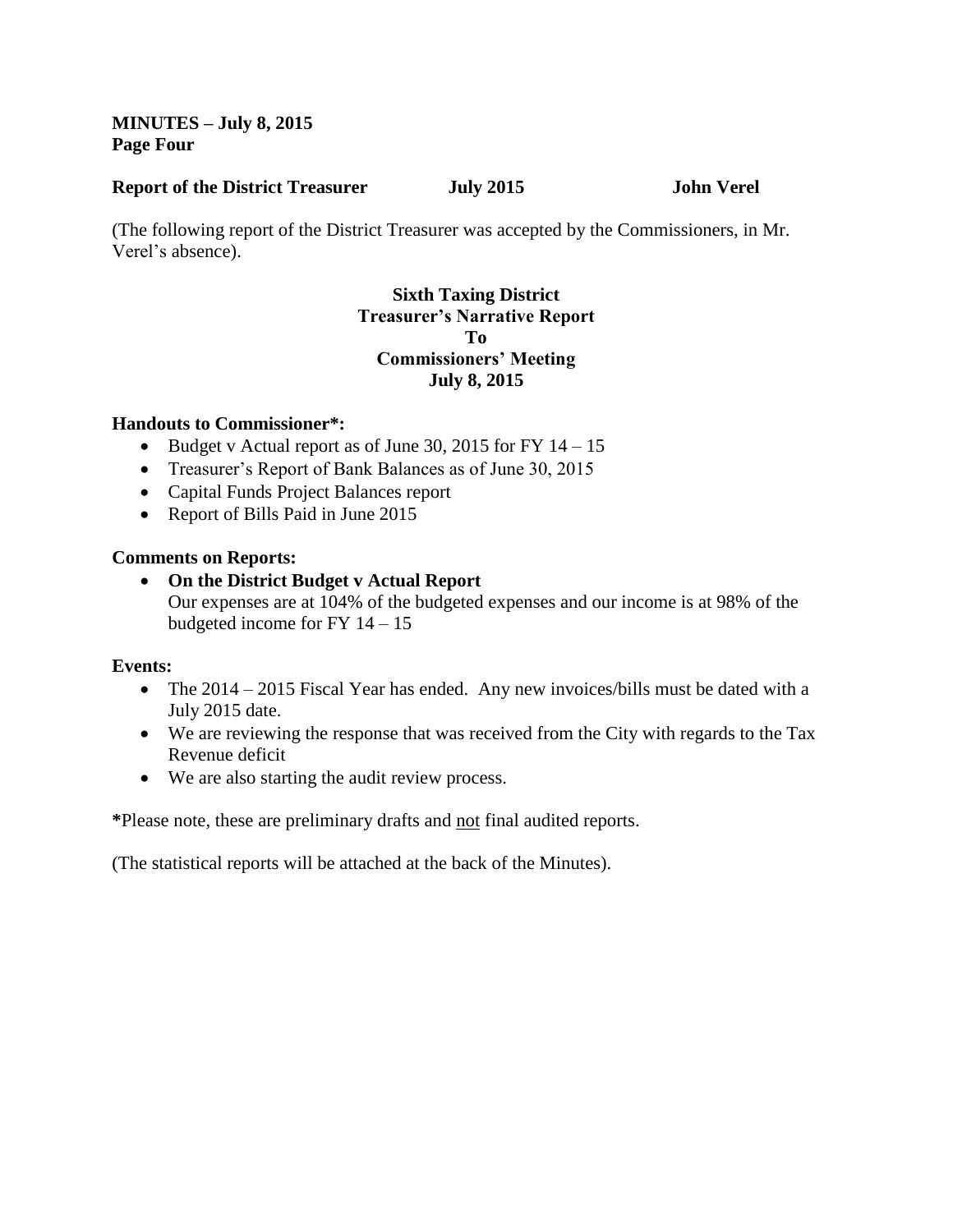## **MINUTES – July 8, 2015 Page Five**

| <b>Report of the Fire Marshal</b>  | <b>June 2015</b> | <b>Ed Carlson</b> |
|------------------------------------|------------------|-------------------|
| <b>Type of Activity</b>            | #                | # Man Hours       |
| <b>Blasting Permits</b>            | ***              | ***               |
| <b>Blasting Site Inspections</b>   | ***              | ***               |
| <b>Building Inspections</b>        | 5                | 7                 |
| Clerical (office) work             |                  | 22                |
| <b>Fire Marshal Conferences</b>    |                  |                   |
| <b>Career Development Training</b> |                  | 3                 |
| Investigation(s)                   | ***              | ***               |
| Meetings: District monthly         |                  | $\overline{2}$    |
| NPD & NFM                          |                  | $\overline{2}$    |
| (Other) Tank removal inspection    |                  |                   |
| (Other)                            |                  |                   |

Total Man Hours: 38

Remarks: Fire incidents of port-a-potties and tent fire. A meeting was held with NPD Detective, they are actively investigating a person of interest.

#### **District Property Manager Report July 2015 Ed Carlson**

#### **Community Center:**

- 1. Concrete steps and stairs to lower parking lot have been repaired.
- 2. Office porch landing repointed to stop leaks into Library office
- 3. Watering bags purchased and installed around dogwoods.
- 4. John Deere Gator vehicle was sold (\$300.00)

#### **Bayley Beach:**

- 1. Playground repairs completed based on Insurance Company report.
- 2. ETM Construction will look at broken window glass in men's room and advise what needs to be done.

#### **Pinkney Park:**

- 1. Maritime museum building in process of being painted.
- 2. Toilet draining problems corrected and house trap removed to eliminate future issues.
- 3. There are some holes in lawn from SOS. They will be filled soon and seeded in late August – September.

Jason O'Donnell, District Assistant Property Manager, said that seven bicycles had been left at Bayley Beach after the fireworks on July 4, 2015. Don has moved them into storage.